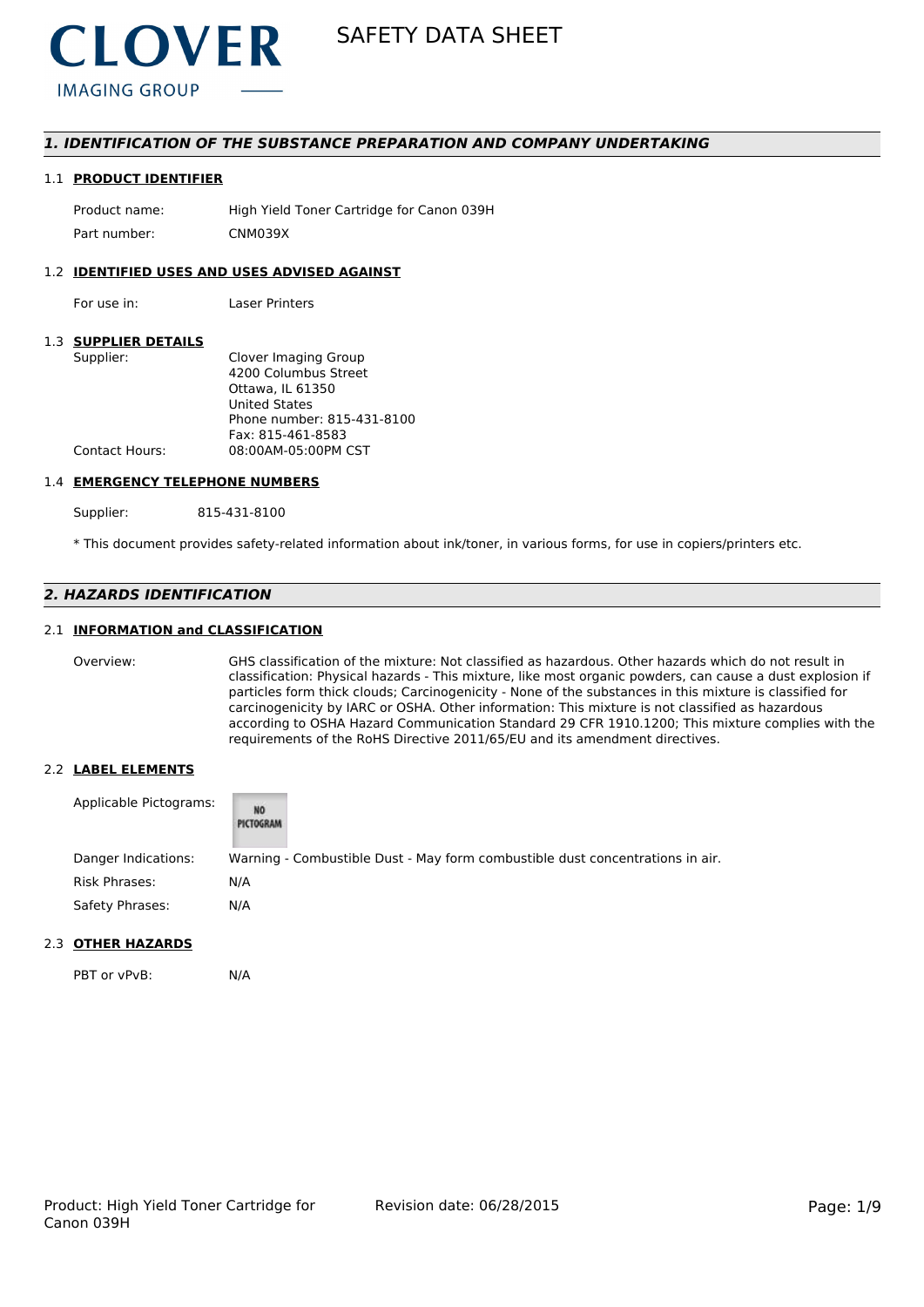

# *3. COMPOSITION / INFORMATION ON INGREDIENTS*

| Ingredients      | <b>CAS number</b>   | Weight %  | <b>OSHA</b>       | <b>ACGIH</b>    | Other                                            |
|------------------|---------------------|-----------|-------------------|-----------------|--------------------------------------------------|
|                  |                     |           | <b>PEL</b>        | <b>TLV</b>      |                                                  |
|                  |                     |           |                   |                 |                                                  |
| Styrene Acrylate | <b>TRADE SECRET</b> | 40-60     |                   |                 | TSCA listed/exempted: Yes                        |
| Copolymer        |                     |           |                   |                 |                                                  |
| Iron Oxide       | 1317-61-9           | $35 - 55$ | $10 \text{ mg/m}$ | 5 $mg/m3$       | TSCA listed/exempted: Yes                        |
| Amorphous Silica | 7631-86-9           | $<$ 5     | 20 mppcf*         | Not             | TSCA listed/exempted: Yes                        |
|                  |                     |           | or 80/%           | l established l |                                                  |
|                  |                     |           | $SiO2$ mg/m3      |                 |                                                  |
|                  |                     |           | $(*$ million      |                 |                                                  |
|                  |                     |           | particles         |                 |                                                  |
|                  |                     |           | per cubic         |                 |                                                  |
|                  |                     |           | foot)             |                 |                                                  |
| Wax              | <b>TRADE SECRET</b> | $1 - 10$  |                   |                 | TSCA listed/exempted: Yes                        |
|                  |                     |           | <b>TWA: 15</b>    | TWA: 10         | Mixture as particulate not                       |
|                  |                     |           | mq/m3             | mg/m3           | otherwise classified. Refer to                   |
|                  |                     |           | (Total dust),     | (Inhalable)     | Section 8 for information on                     |
|                  |                     |           | 5 mg/m $3$        |                 | particulate), exposure limits and Section 11 for |
|                  |                     |           | (Respirable)      | $3$ mg/m $3$    | toxicological information.                       |
|                  |                     |           | fraction)         | (Respirable)    |                                                  |
|                  |                     |           |                   | particulate)    |                                                  |

The Full Text for all R-Phrases are Displayed in Section 16

# **COMPOSITION COMMENTS**

The Data Shown is in accordance with the latest Directives.

This section provides composition information for the specified substance/mixture.

# *4. FIRST-AID MEASURES*

# 4.1 **FIRST AID MEASURES**

# 4.1.1 **FIRST AID INSTRUCTIONS BY RELEVANT ROUTES OF EXPOSURE**

| Inhalation:   | Provide fresh air immediately. If symptoms occur, seek medical advice.                                                                                |
|---------------|-------------------------------------------------------------------------------------------------------------------------------------------------------|
| Eye contact:  | Do not rub eyes. Immediately rinse with plenty of clean running water until particles are washed<br>out. If irritation persists, seek medical advice. |
| Skin contact: | Wash out particles with plenty of water and soap. If irritation develops, seek medical advice.                                                        |
| Ingestion:    | Clean mouth out with water. Drink several glasses of water. If sickness develops, seek medical<br>advice.                                             |

### 4.1.2 **ADDITIONAL FIRST AID INFORMATION**

Additional first aid information: N/A Immediate Medical Attention Required: Immediate medical attention may be required in the unlikely event of extreme inhalation, eye contact or unusual reaction due to physical idiosyncrasy of the person.

## 4.2 **SYMPTOMS AND EFFECTS**

| Acute Symptoms from Exposure:   | Eye contact: Irritation may occur by mechanical abrasion. Skin contact: Minimal skin    |
|---------------------------------|-----------------------------------------------------------------------------------------|
|                                 | irritation may occur. Inhalation: Slight irritation of respiratory tract may occur with |
|                                 | exposure to large amount of toner dust. Ingestion: Ingestion is an unlikely route of    |
|                                 | entry under normal conditions of use.                                                   |
| Delayed Symptoms from Exposure: | N/A                                                                                     |

# 4.3 **IMMEDIATE SPECIAL TREATMENT OR EQUIPMENT REQUIRED**

N/A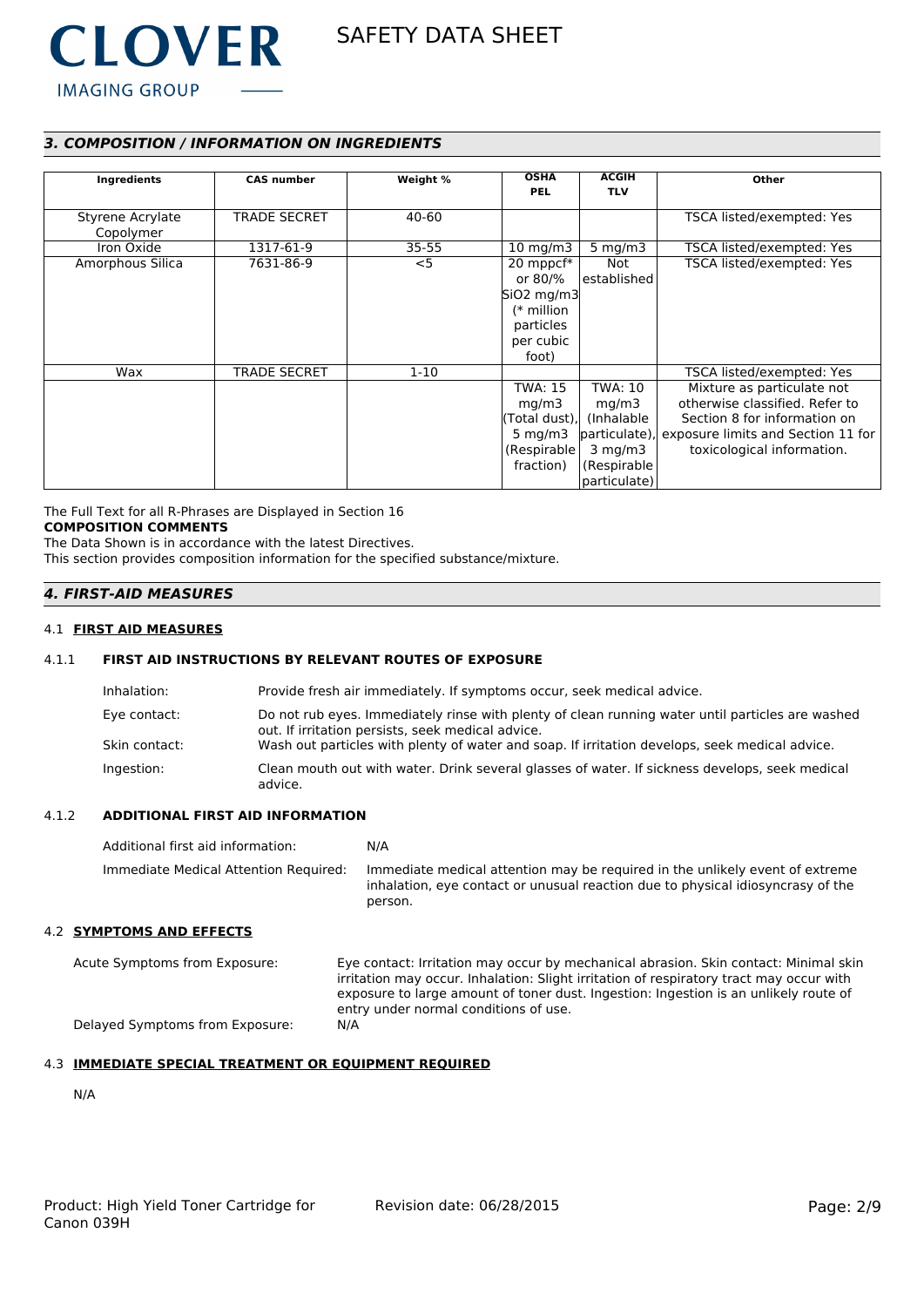

# *5. FIRE-FIGHTING MEASURES*

#### 5.1 **EXTINGUISHING MEDIA**

| Recommended Extinguishing Media:    | Water, foam, dry chemical. |
|-------------------------------------|----------------------------|
| Extinguishing Media Not to be Used: | None known.                |

#### 5.2 **SPECIAL HAZARD**

Unusual Fire/Explosion Hazards: Toner, like most organic powders, is capable of creating a dust explosion when particles form thick clouds. Carbon monoxide and carbon dioxide are hazardous resulting gases.

Extinguishing Media Not to be Used: N/A

#### 5.3 **ADVICE FOR FIRE FIGHTERS**

Avoid inhalation of smoke. Wear protective clothing and wear self-contained breathing apparatus

## *6. ACCIDENTAL RELEASE MEASURES*

### 6.1 **PERSONAL PRECAUTIONS, PROTECTIVE EQUIPMENT AND EMERGENCY PROCEDURES**

#### 6.1.1 **PRECAUTIONS FOR NON-EMERGENCY PERSONNEL**

Avoid dust formation. Do not breathe dust.

#### 6.1.2 **ADDITIONAL FIRST AID INFORMATION**

N/A

#### 6.1.3 **PERSONAL PROTECTION**

Wear personal protective equipment as described in Section 8.

#### 6.2 **ENVIRONMENTAL PRECAUTIONS**

Regulatory Information: Keep product out of sewers and watercourses.

### 6.3 **METHODS AND MATERIAL FOR CONTAINMENT AND CLEANUP**

Spill or Leak Cleanup Procedures: Eliminate sources of ignition and flammables. Shelter the released material (powder) from wind to avoid dust formation and scattering. Vacuum or sweep the material into a sealed container. If a vacuum cleaner is used, it must be dust explosion-proof. Dispose of the material in accordance with Federal/state/local requirements.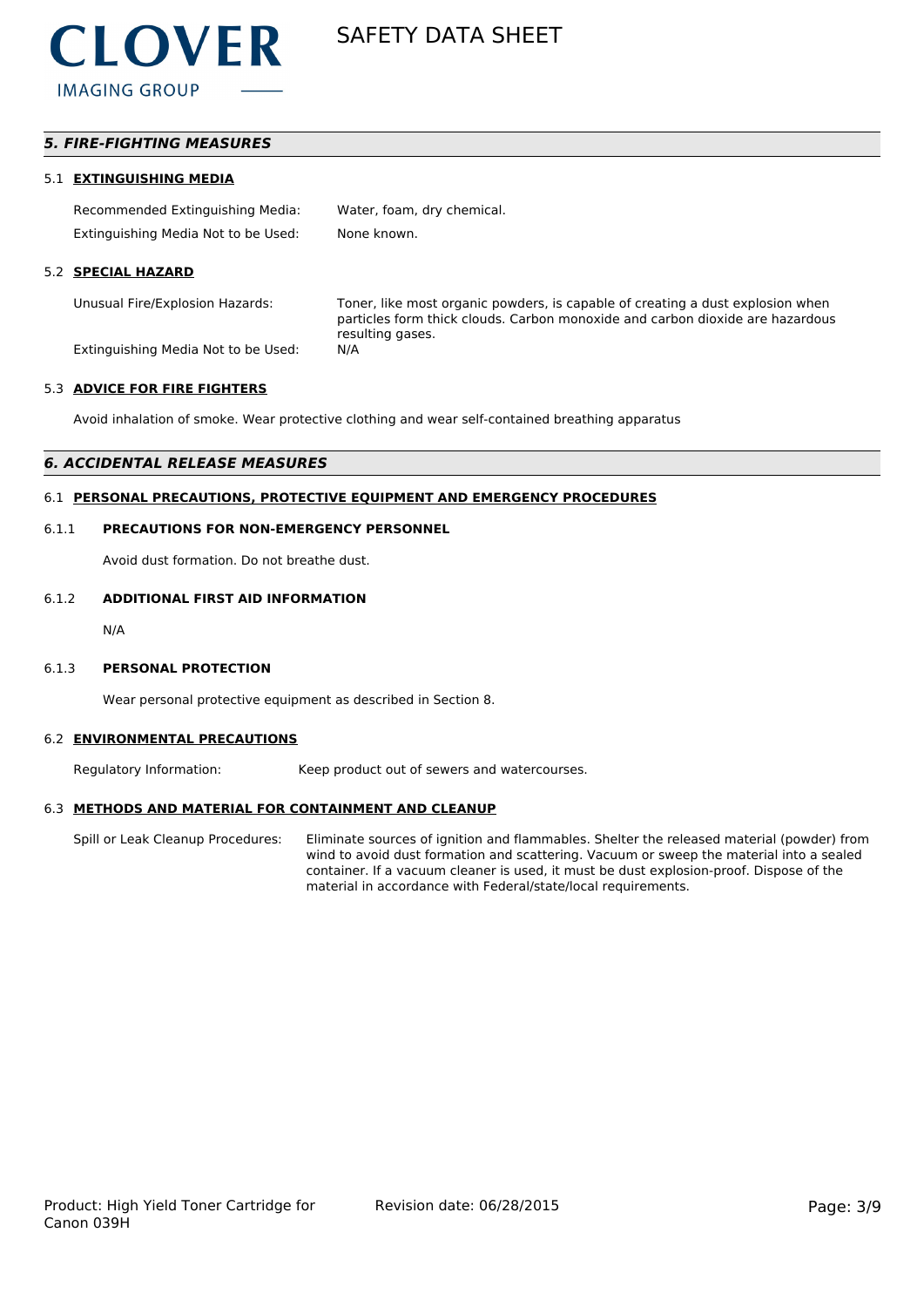# *7. HANDLING AND STORAGE*

#### 7.1 **PRECAUTIONS FOR SAFE HANDLING**

Recommendations for Handling: No special precautions when used as intended. Keep containers closed. If toner, avoid creating dust. Keep away from ignition sources. Advice on General Hygiene: Never eat, drink or smoke in work areas. Practice good personal hygiene after using this material, especially before eating, drinking, smoking, using the restroom, or applying cosmetics.

#### 7.2 **CONDITIONS FOR SAFE STORAGE**

Avoid high temperatures, >100°F/32°C

#### 7.3 **SPECIFIC END USES**

Printing devices

#### *8. EXPOSURE CONTROLS/PERSONAL PROTECTION*

#### 8.1 **CONTROL PARAMETERS**

The best protection is to enclose operations and/or provide local exhaust ventilation at the site of chemical release in order to maintain airborne concentrations of the product below OSHA PELs (See Section 3). Local exhaust ventilation is preferred because it prevents contaminant dispersion into the work area by controlling it at its source.

#### 8.2 **EXPOSURE CONTROLS**

#### **Respiratory protection:**

IMPROPER USE OF RESPIRATORS IS DANGEROUS. Seek professional advice prior to respirator selection and use. Follow OSHA respirator regulations (29 CFR 1910.134 and 1910.137) and, if necessary, wear a NIOSH approved respirator. Select respirator based on its suitability to provide adequate worker protection for given work conditions, levels of airborne contamination, and sufficient levels of oxygen.

#### **Eye/Face Protection:**

Contact lenses are not eye protective devices. Appropriate eye protection must be worn instead of, or in conjunction with contact lenses.

#### **Hand/Skin Protection:**

For emergency or non-routine operations (cleaning spills, reactor vessels, or storage tanks), wear an SCBA. WARNING! Air purifying respirators do not protect worker in oxygen deficient atmospheres.

#### **Additional Protection:**

N/A

#### **Protective Clothing and Equipment:**

Wear chemically protective gloves, boots, aprons, and gauntlets to prevent prolonged or repeated skin contact. Wear splashproof chemical goggles and face shield when working with liquid, unless full face piece respiratory protection is worn.

#### **Safety Stations:**

Make emergency eyewash stations, safety/quick-drench showers, and washing facilities available in work area.

#### **Contaminated Equipment:**

Separate contaminated work clothes from street clothes. Launder before reuse. Remove material from your shoes and clean personal protective equipment. Never take home contaminated clothing.

#### **Comments:**

Never eat, drink or smoke in work areas. Practice good personal hygiene after using this material, especially before eating, drinking, smoking, using the restroom, or applying cosmetics.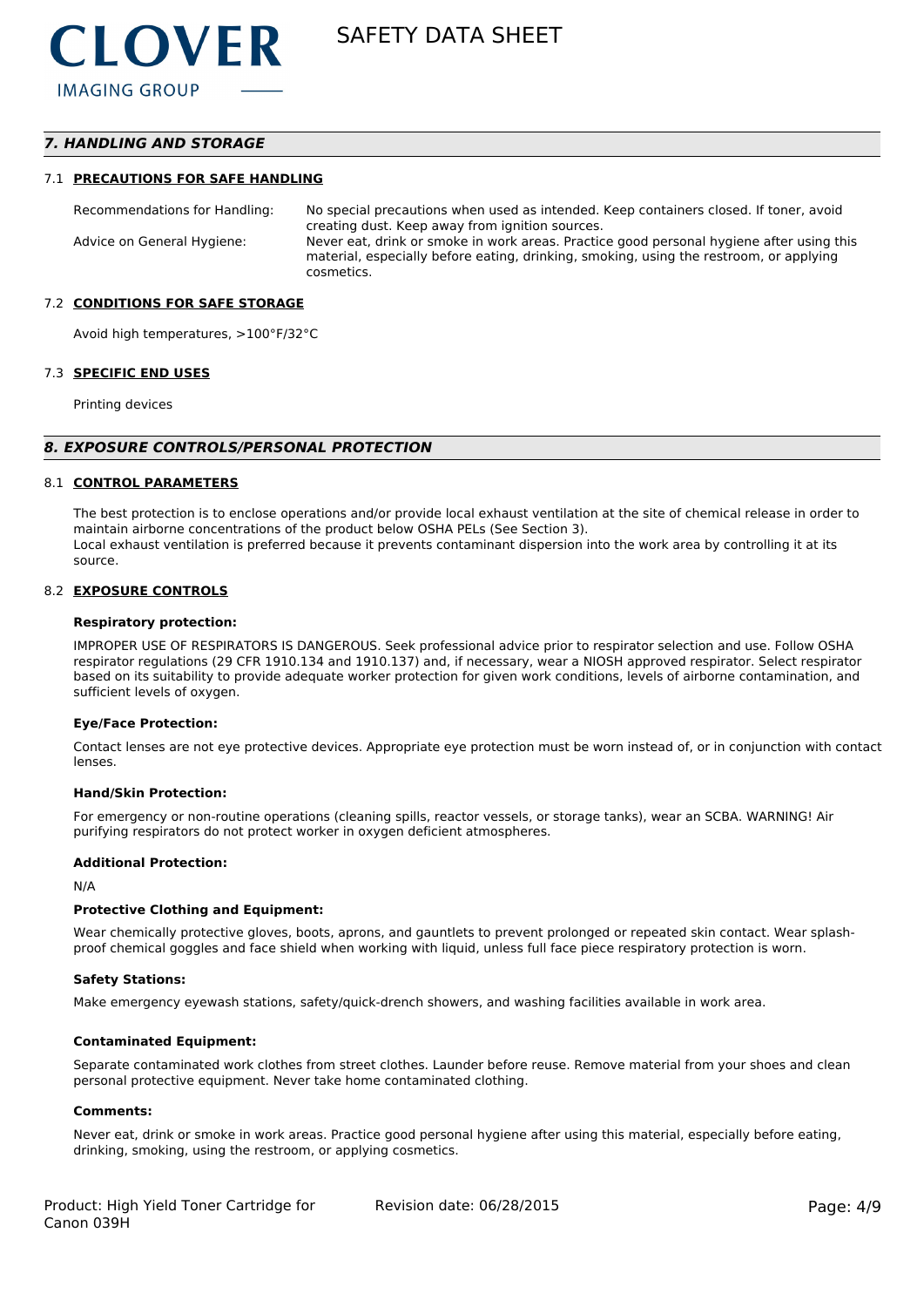# *9. PHYSICAL AND CHEMICAL PROPERTIES*

# 9.1 **DETAIL INFORMATION**

| Physical state:            | APPEARANCE: Fine black powder. |
|----------------------------|--------------------------------|
| Color:                     | Black                          |
| Odor:                      | None or slight plastic odor    |
| Odor threshold:            | N/A                            |
|                            |                                |
| Boiling point:             | N/A                            |
| Melting point:             | N/A                            |
| Flash point:               | N/A                            |
| Explosion limits:          | N/A                            |
| Relative density:          | $1.5 - 2.5$                    |
| Auto-ignition temperature: | N/A                            |
|                            |                                |

### 9.2 **OTHER INFORMATION**

FLAMMABILITY: Not flammable by burning rate DOT/UN test N.1 (similar product). SOLUBILITY: Negligible in water. Partially soluble in some organic solvents such as Toluene and Tetrahydrofuran.

# *10. CHEMICAL STABILITY AND REACTIVITY*

#### 10.1 **Reactivity:**

| <b>Reactivity Hazards:</b>     | None                                                                                                           |
|--------------------------------|----------------------------------------------------------------------------------------------------------------|
| Data on Mixture Substances:    | None                                                                                                           |
| 10.2 Chemical Stability:       | The product is stable. Under normal conditions of storage and use, hazardous<br>polymerization will not occur. |
| 10.3 Hazardous Polymerization: | Stable under conditions of normal use.                                                                         |
| 10.4 Conditions to Avoid:      | Keep away from heat, flame, sparks and other ignition sources.                                                 |
| 10.5 Incompatible Materials:   | Strong oxidizing materials                                                                                     |
| 10.6 Hazardous Decomposition:  | Will not occur.                                                                                                |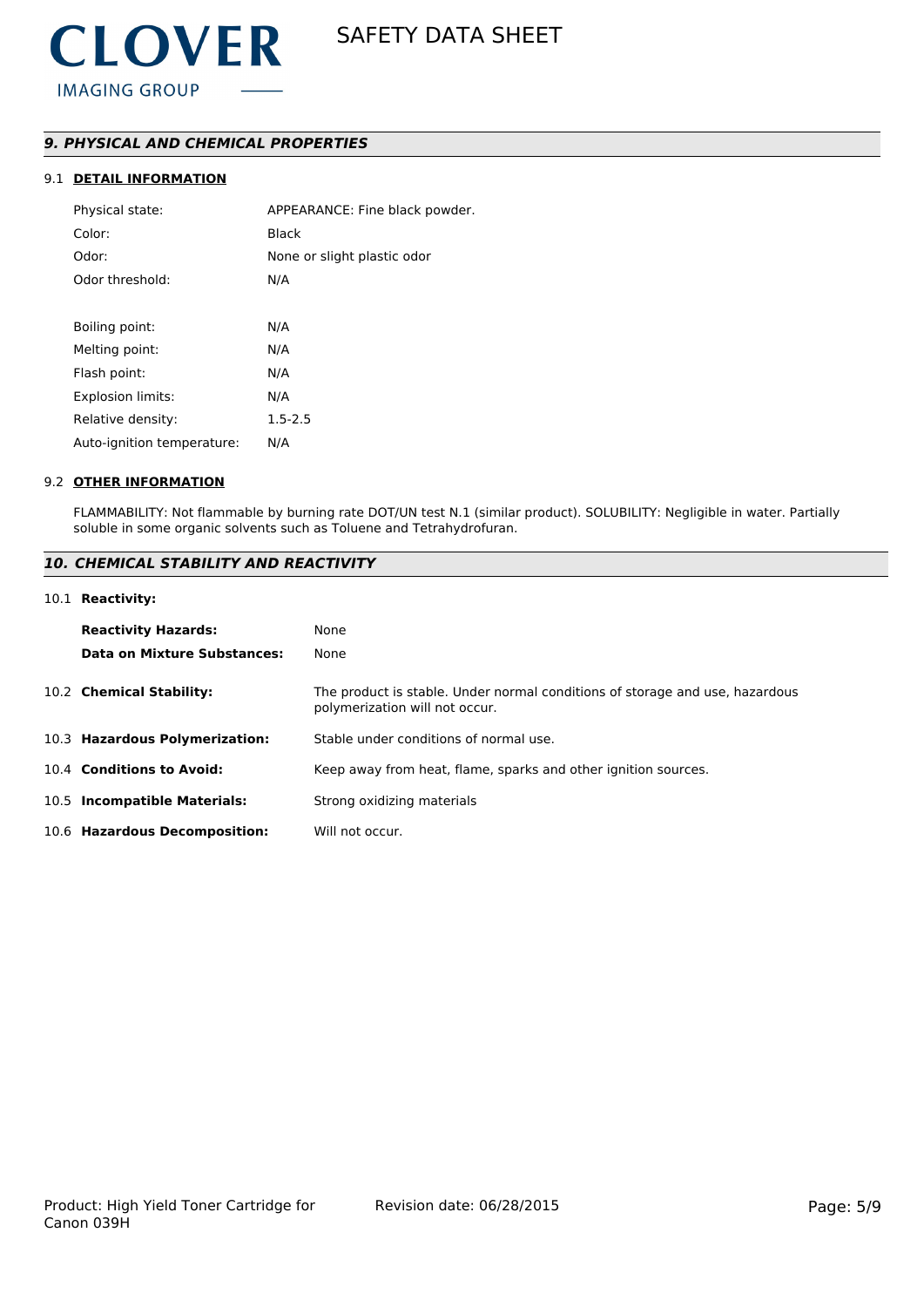

# *11. INFORMATION ON TOXICOLOGICAL EFFECT*

| <b>Mixtures:</b>                                               | According to our test results of this or similar mixture, and the information provided by the                                                                                        |
|----------------------------------------------------------------|--------------------------------------------------------------------------------------------------------------------------------------------------------------------------------------|
|                                                                | suppliers about the substances contained in this mixture, seriously damaging effect is not                                                                                           |
|                                                                | expected when this mixture is treated in accordance with standard industrial practices and                                                                                           |
|                                                                | Federal/state/local requirements. Refer to Section 2 for potential health effects and Section 4 for                                                                                  |
|                                                                | first aid measures.                                                                                                                                                                  |
| <b>Acute Toxicity:</b>                                         | N/A                                                                                                                                                                                  |
| <b>Skin Corrosion/Irritation:</b>                              | N/A                                                                                                                                                                                  |
| <b>Serious Eye Damage:</b>                                     | N/A                                                                                                                                                                                  |
| Inhalation:                                                    | N/A                                                                                                                                                                                  |
| <b>Sensitization:</b>                                          | Respiratory: No test data available. None of the substances in this mixture is classified as a                                                                                       |
|                                                                | respiratory sensitizer.                                                                                                                                                              |
| <b>Mutagenicity:</b>                                           | Ames test (Salmonella typhimurium, Escherichia coli) negative. (a similar product)                                                                                                   |
| <b>Carcinogenicity:</b>                                        | N/A                                                                                                                                                                                  |
| <b>Reproductive Toxicity:</b>                                  | No test data available. None of the substances in this mixture is classified for reproductive toxicity.                                                                              |
| <b>STOT - Single Exposure:</b>                                 | N/A                                                                                                                                                                                  |
| <b>STOT - Multiple Exposure:</b>                               | No test data available. Inhalation tests of a toner for two years showed no significant                                                                                              |
|                                                                | carcinogenicity. (Reference 1 - Test Data) In rats, chronic exposure to toner concentrations 4                                                                                       |
|                                                                | mg/m3 and over lead to an accumulation of particles in the lung as well as to persistent                                                                                             |
|                                                                | inflammatory processes and slight to moderate fibrotic changes in the lungs of rats. In hamsters,                                                                                    |
|                                                                | these effects were only observed at significantly higher concentrations (> 20 mg/m3). The particle                                                                                   |
|                                                                | accumulation in the lung tissue of the experimental animals is attributed to a damage and                                                                                            |
|                                                                | overload of the lung clearance mechanisms and is called "lung overloading". This is not an effect                                                                                    |
|                                                                | specific to toner dust but is generally observed when high concentrations of other, slightly soluble                                                                                 |
|                                                                |                                                                                                                                                                                      |
|                                                                | dusts are inhaled. The lowest-observable-effect-level (LOEL) was 4 mg/m3 and the no-observable-                                                                                      |
|                                                                | effect-level (NOEL) was 1 mg/m3 in rats. The NOEL was greater than 6 mg/m3 in hamsters.                                                                                              |
|                                                                | (Reference 2 - Test Data) Toner concentration under the normal use of this product is estimated to                                                                                   |
|                                                                | be less than 1 mg/m3.                                                                                                                                                                |
| Ingestion:                                                     | N/A                                                                                                                                                                                  |
| <b>Hazard Class Information:</b>                               | N/A                                                                                                                                                                                  |
| <b>Mixture on Market Data:</b>                                 | N/A<br>N/A                                                                                                                                                                           |
| Symptoms:                                                      |                                                                                                                                                                                      |
| Delayed/Immediate Effects: N/A<br><b>Test Data on Mixture:</b> |                                                                                                                                                                                      |
|                                                                | (Reference 1) "Negative Effect of Long-term Inhalation of Toner on Formation of<br>8-Hydroxydeoxyguanosine in DNA in the Lungs of Rats in Vivo", Yasuo Morimoto, et. Al., Inhalation |
|                                                                |                                                                                                                                                                                      |
|                                                                | Toxicology, Vol. 17 (13) p.749-753 (2005). (Reference 2) Studies by Muhle, Bellmann,                                                                                                 |
|                                                                | Creutzenberg et al. "Lung clearance and retention of toner, utilizing a tracer technique during                                                                                      |
|                                                                | chronic inhalation exposure in rats." Fundam. Appl. Toxicol 17 (1991) p.300-313. "Lung clearance                                                                                     |
|                                                                | and retention of toner, TiO2, and crystalline Silica, utilizing a tracer technique during chronic                                                                                    |
|                                                                | inhalation exposure in Syrian golden hamsters." Inhal. Toxicol. 10 (1998) p.731-751. "Subchronic                                                                                     |
|                                                                | inhalation study of toner in rats." Inhal. Toxicol. 2 (1990) p.341-360. "Pulmonary response to toner                                                                                 |
|                                                                | upon chronic inhalation exposure in rats." Fundam. Appl. Toxicol. 17 (1991) p.280-299.                                                                                               |
|                                                                | "Pulmonary response to toner, TiO2 and crystalline Silica upon chronic inhalation exposure in                                                                                        |
|                                                                | Syrian golden hamsters." Inhal. Toxicol. 10 (1998) p.699-729.                                                                                                                        |
| <b>Not Meeting Classification:</b>                             | N/A                                                                                                                                                                                  |
| <b>Routes of Exposure:</b>                                     | N/A                                                                                                                                                                                  |
| <b>Interactive Effects:</b>                                    | N/A                                                                                                                                                                                  |
| <b>Absence of Specific Data:</b>                               | N/A                                                                                                                                                                                  |
| Mixture vs Substance Data: N/A                                 |                                                                                                                                                                                      |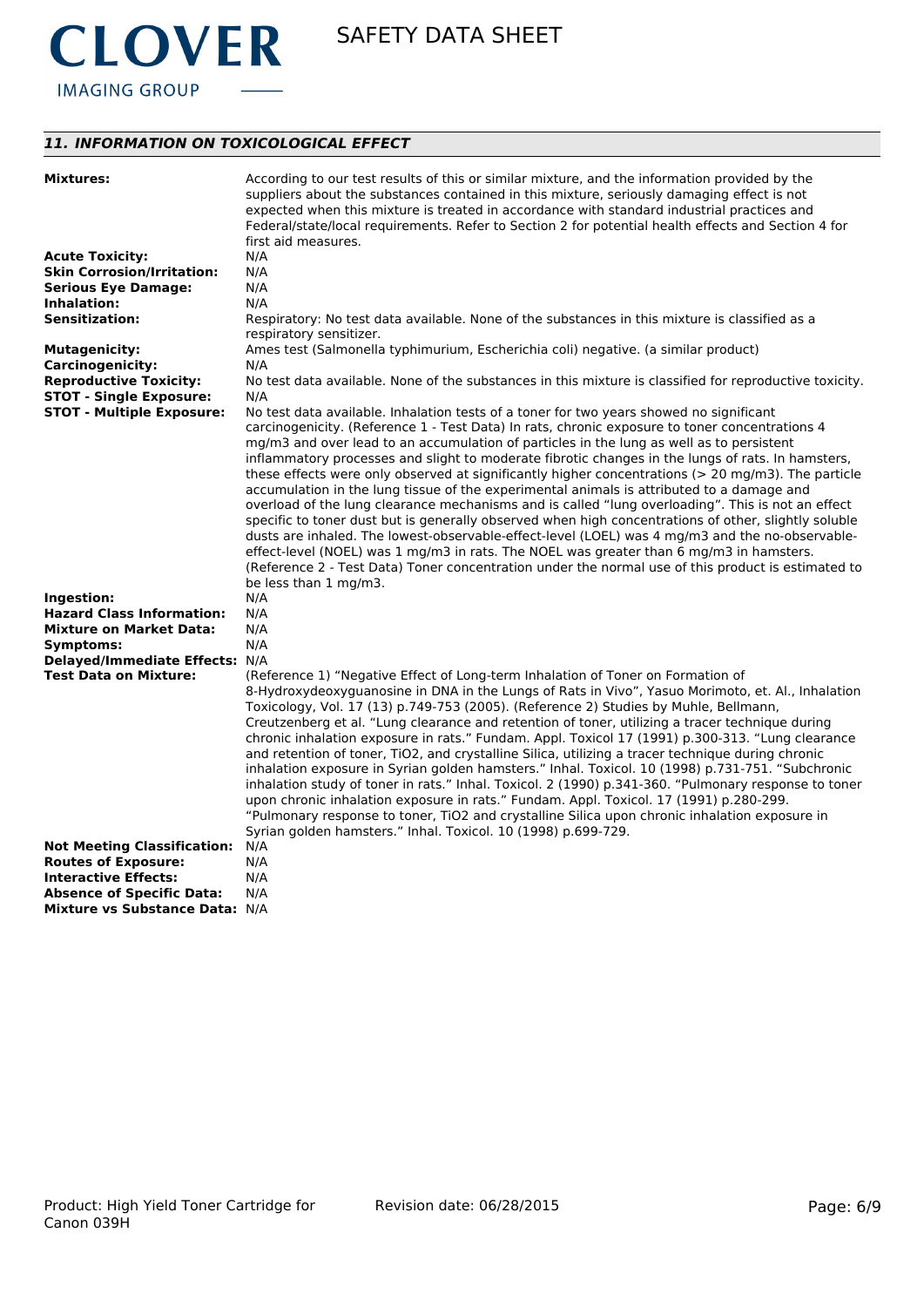

# *12. ECOLOGICAL INFORMATION*

| 12.1 <b>Eco toxicity:</b>           | According to our test results of this or similar mixture, and the information provided by the<br>suppliers about the substances contained in this mixture, this mixture is not expected to be<br>harmful to ecology. Acute toxicity to aquatic organisms (a similar product): 72-hour IC50 (for<br>algae, Pseudokirchneriella subcapitata, OECD 201) $> 1,000$ mg/L, NOEC 1,000 mg/L; 48-hour<br>EC50 (for Daphnia magna, OECD 202) $> 1,000$ mg/L, NOEC 1,000 mg/L; 96-hour LC50 (for fish,<br>Rainbow trout, OECD 203) $> 1,000$ mg/L, NOEC 1,000 mg/L. |  |
|-------------------------------------|-----------------------------------------------------------------------------------------------------------------------------------------------------------------------------------------------------------------------------------------------------------------------------------------------------------------------------------------------------------------------------------------------------------------------------------------------------------------------------------------------------------------------------------------------------------|--|
| 12.2 Degradability:                 | N/A                                                                                                                                                                                                                                                                                                                                                                                                                                                                                                                                                       |  |
| 12.3 Bioaccumulation Potential: N/A |                                                                                                                                                                                                                                                                                                                                                                                                                                                                                                                                                           |  |
| 12.4 Mobility in Soil:              | N/A                                                                                                                                                                                                                                                                                                                                                                                                                                                                                                                                                       |  |
| 12.5 PBT & vPvB Assessment:         | N/A                                                                                                                                                                                                                                                                                                                                                                                                                                                                                                                                                       |  |
| 12.6 Other Adverse Effects:         | None known.                                                                                                                                                                                                                                                                                                                                                                                                                                                                                                                                               |  |
| <b>13. DISPOSAL CONSIDERATIONS</b>  |                                                                                                                                                                                                                                                                                                                                                                                                                                                                                                                                                           |  |

#### **Disposal Information:**

 Dispose of product in accordance with local authority regulations. Empty container retains product residue.

## **Physical/Chemical Properties that affect Treatment:**

Symbol: This product is not classified as dangerous

Risk Phrases: This product is not classified according to the federal, state and local environmental regulations.

# **Waste Treatment Information:**

If toner, do not shred toner cartridge, unless dust-explosion prevention measures are taken. Finely dispersed particles may form explosive mixtures in air. Dispose of in compliance with federal, state, and local regulations.

#### **Personal Protection Required:**

N/A

| <b>14. TRANSPORT INFORMATION</b> |                                                                                                                                             |  |
|----------------------------------|---------------------------------------------------------------------------------------------------------------------------------------------|--|
| 14.1 <b>ID Number:</b>           | None. Not a regulated material under the United States DOT, IMDG, ADR, RID, or ICAO/IATA.                                                   |  |
| 14.2 Shipping Name:              | None. Not a regulated material under the United States DOT, IMDG, ADR, RID, or ICAO/IATA.                                                   |  |
| 14.3 Hazard Class:               | None. Not a regulated material under the United States DOT, IMDG, ADR, RID, or ICAO/IATA.                                                   |  |
| 14.4 Packing Group:              | N/A                                                                                                                                         |  |
| 14.5 Environmental Hazards:      | Not a marine pollutant according to the IMDG Code. Not environmentally hazardous according<br>to the UN Model Regulations, ADR, RID or ADN. |  |
| 14.6 User Precautions:           | Do not open or break a container during transportation unless absolutely needed.                                                            |  |
| 14.7 Bulk Transport:             | N/A                                                                                                                                         |  |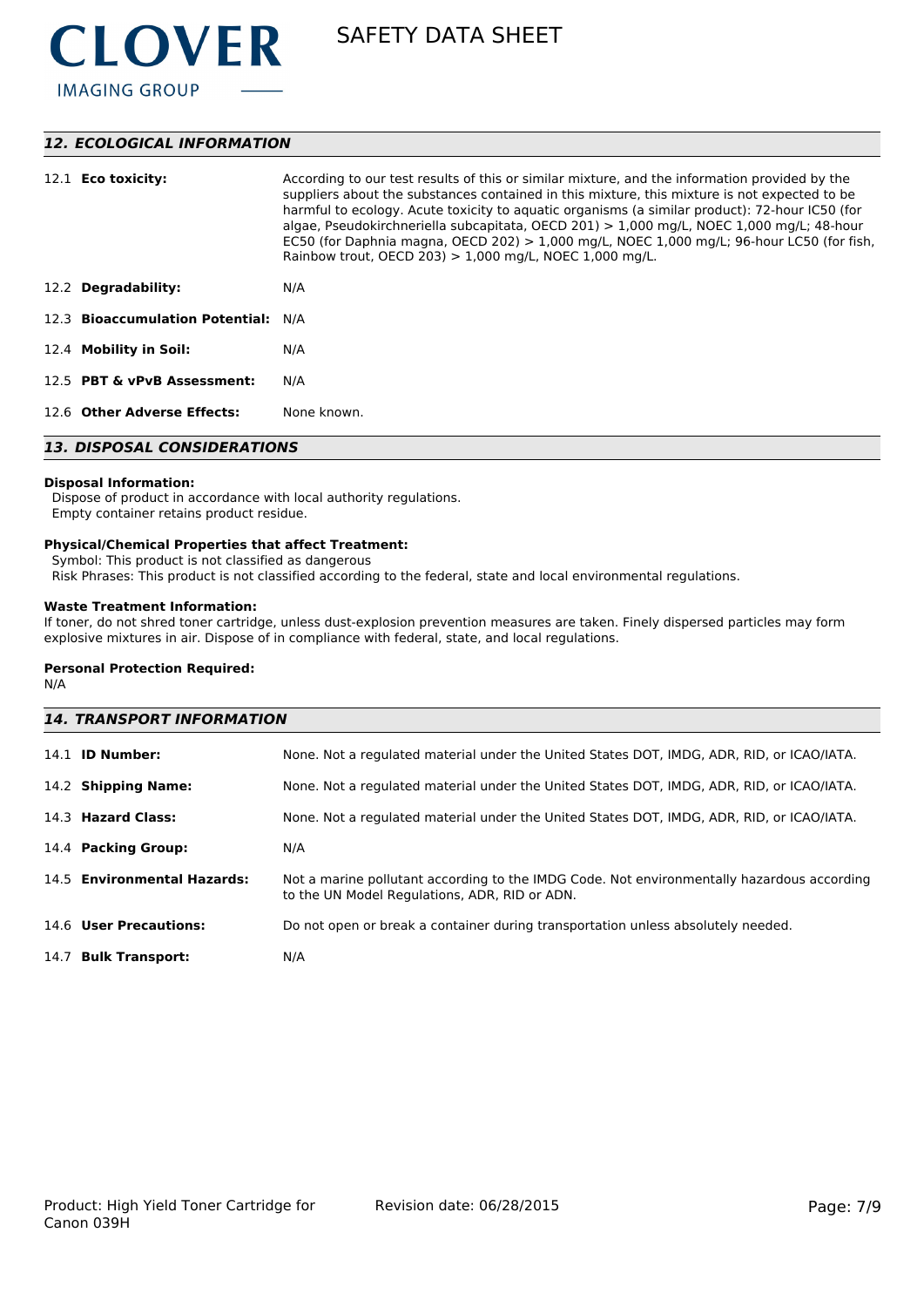

## *15. REGULATORY INFORMATION*

| 15.1 Regulatory Information: | TSCA: All the substances in this mixture are listed or exempted in accordance with TSCA. |
|------------------------------|------------------------------------------------------------------------------------------|
|------------------------------|------------------------------------------------------------------------------------------|

**EPA Regulatory Information:** N/A

**CERCLA Reportable Quantity:** Not applicable to this mixture.

#### 15.2 **Superfund Information:**

**Hazard Categories:**

**Immediate:** N/A

**Delayed:** N/A

**Fire:** N/A

**Pressure:** N/A

**Reactivity:** N/A

**Section 302 - Extremely Hazardous:** Not applicable to this mixture.

application

**Section 311 - Hazardous:** Immediate health hazard: No (All the ingredients of this product are bound within the mixture.) Chronic health hazard: No (All the ingredients of this product are bound within the mixture.) Sudden release of pressure hazard: No. Reactive hazard: No.

| 15.3 State Regulations: |                                                                                                                                                                                                                                | California Proposition 65 (Safe Drinking Water and Toxic Enforcement Act of 1986): This<br>product does not contain any chemicals listed by the State of California.                          |  |
|-------------------------|--------------------------------------------------------------------------------------------------------------------------------------------------------------------------------------------------------------------------------|-----------------------------------------------------------------------------------------------------------------------------------------------------------------------------------------------|--|
|                         | 15.4 Other Regulatory Information:                                                                                                                                                                                             | This mixture complies with the requirements of the RoHS Directive 2011/65/EU and its<br>amendment directives. Please refer to any other Federal/state/local measures that may be<br>relevant. |  |
|                         | <b>16. OTHER INFORMATION</b>                                                                                                                                                                                                   |                                                                                                                                                                                               |  |
|                         | This information is based on our current knowledge. It should not therefore be construed as<br><b>General Comments:</b><br>guaranteeing specific properties of the products as described or their suitability for a particular |                                                                                                                                                                                               |  |

**Creation Date of this SDS:** 03/17/2022